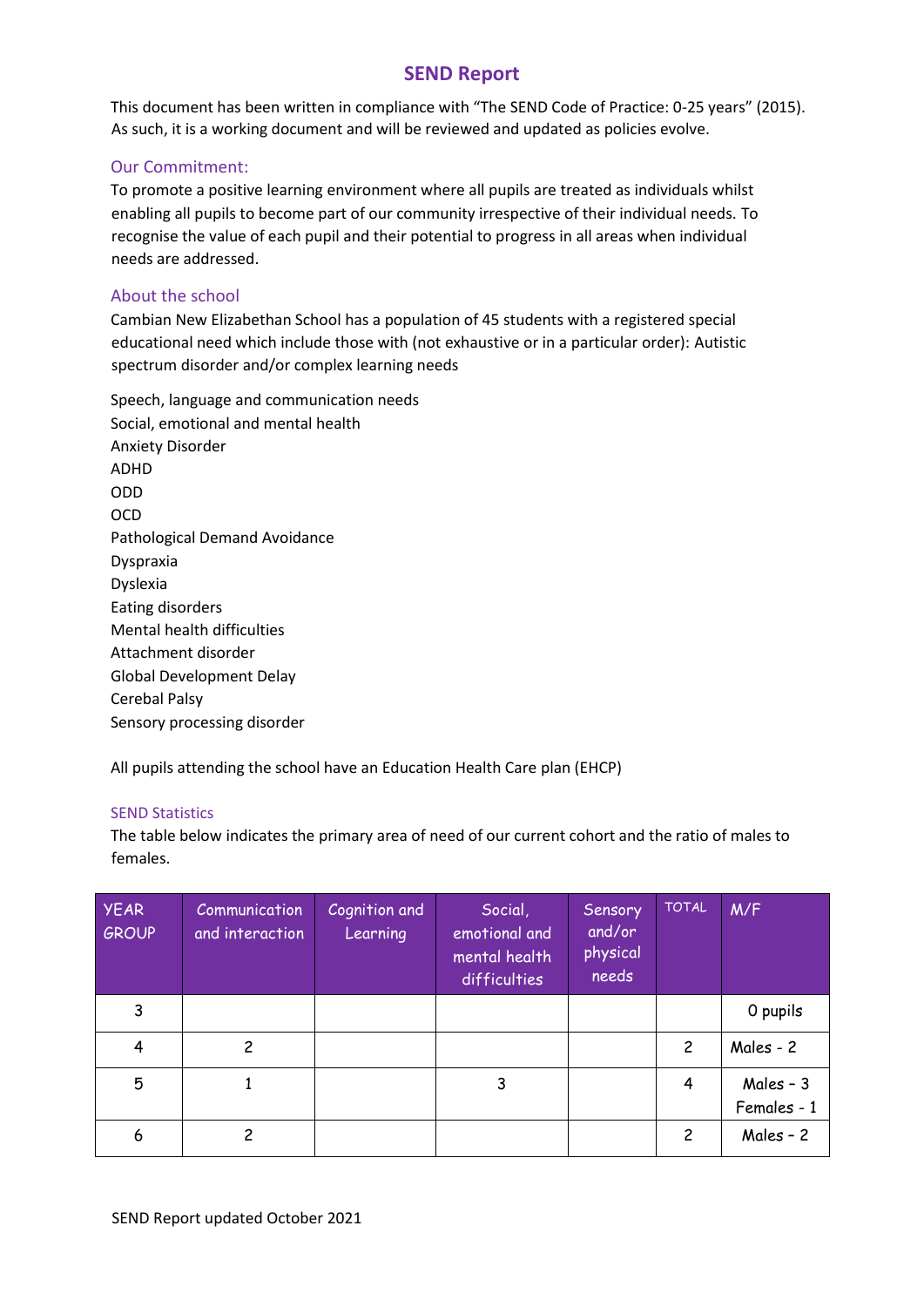| $\overline{7}$ | 5                       | $\overline{c}$ |              | $\overline{7}$ | Males -7                 |
|----------------|-------------------------|----------------|--------------|----------------|--------------------------|
| 8              | 3                       | $\overline{c}$ |              | 5              | Males - 3<br>Females - 2 |
| 9              | $\mathbf{1}$            |                |              | $\mathbf{1}$   | Males - 1                |
| 10             | $\overline{\mathbf{4}}$ | 1              | $\mathbf{1}$ | 6              | Males - 4<br>Females - 2 |
| 11             | 9                       | $\overline{c}$ |              | 11             | Males - 7<br>Females - 4 |
| 12             | 4                       |                |              | 4              | Males - 3<br>Females - 1 |
| 13             | $\overline{c}$          |                |              | $\overline{c}$ | Male - 2                 |
| 14             |                         |                |              | 1              | Female - 1               |

# Additional support available to pupils with SEND

In addition to following the statutory curriculum, New Elizabethan School also offers specialist support to pupils based on their EHCP needs in the following ways:

- Speech and Language Therapy
- Occupational Therapy
- Mental Health support
- Clinical Psychology support
- Mindfulness Practitioner
- Yoga

Classrooms undergo audits to ensure that they are Sensory Smart and staff receive regular training to support their understanding of the needs of the children in the school.

The school has teachers and teaching assistants who are experienced in working with children and young adults with special educational needs and disabilities and many have further qualifications. Staff are experienced in developing appropriate adaptations in order to enable pupils to access the curriculum.

As well as small group learning, supported by a high staff to pupil ratio, individual interventions are used where necessary. This may be to develop English or Maths skills or to support a pupil in working towards a particular qualification. Pupils may also use various visual aids, Learning pods and the TEACCH approach where necessary.

### Support for improving emotional and social development

We aim for a curriculum which supports the children's holistic development; across all areas of intellectual, physical, personal and social development.

To do this we aim to encourage our children and young people to:

- To learn and work through creative approaches
- Promote British values and to be a positive citizen who are prepared for adulthood
- To develop a knowledge of themselves and others
- To participate in a range of class and whole school community based activities
- To spend time in the community
- To understand the importance of a healthy lifestyle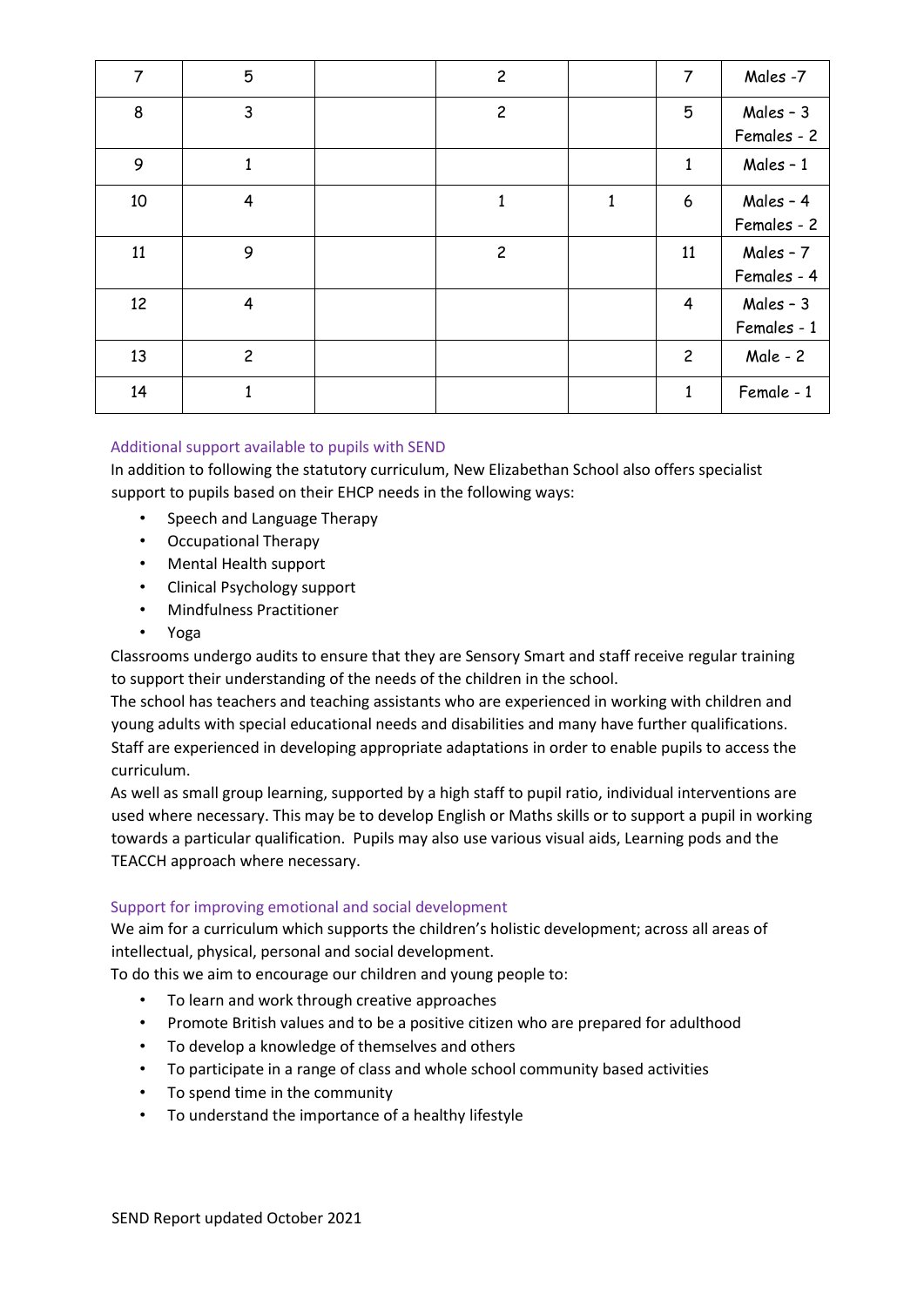Pupils at New Elizabethan School take part in activities which raise awareness of a range of charities, working together to achieve a goal and are encouraged to challenge themselves socially in line with their developmental stage, with other young people on a weekly basis.

The young people have access to a range of resources which will support their emotional and social development. This includes, but not exhaustively, Personal development lessons, weekly whole school reward, visits out into the local community, School Council, pupil interview panels, outside visitors, therapy sessions (if needed) and MDT support for staff members working with specific children.

# Arrangements for involving parents or carers

Parents and carer's are invited via letter to an Annual Review each academic year. A one page profile is included and home is requested to add any further information regarding their child. This ensures parents' and carers' are prepared and informed prior to the meeting, giving them a greater voice. Professionals working with the child will be invited to the Annual Review. If they cannot attend, it is anticipated that they will forward a report which can be shared at the meeting. Pupils will be invited to join the review.

The needs of Looked after pupils within our school are catered for in line with all other pupils. There is a designated member of staff who ensures all multi agency professionals, parents and carers, and fostering agencies are invited to the PEP, LAC and Annual Review meetings.

In addition, parents and carers are invited in to school at the end of the year to discuss their child's progress both academically and socially.

Learning outcomes are reviewed and reset for the forthcoming year together with the Form Tutor and young person and set within an IEP. Parents or carers are encouraged to be part of this process.

# Arrangements for assessing and reviewing pupils' progress towards outcomes

There are Pre-admission meetings for all pupils prior to the beginning of their journey at New Elizabethan. This is an opportunity to gain valuable insight into the starting point of the pupil. Progress is then monitored and analysed termly.

Additional to academic targets the children have personal targets which is usually related to their main barrier to learning. Targets and progress is shared with parents termly.

# Arrangements for supporting pupils transitioning between phases of education

As previously noted, for pupils new to the school a pre admission meeting will take place which will include parents or carers, the school's MDT, representatives from the class team, senior leadership and any other relevant professionals. The point of this is to gather valuable information needed to prepare children thoroughly.

We recognise that effective transitions are key to successful access to learning. On an annual basis children may transition between classes or phases of the school and carefully structures transitions are planned within school and beyond. We also appreciate that the transition may mean a small change such as another child joining a class.

Transition planning might include, supported visits to the school or new class. Transition is supported by printed and digital resources and personalised materials to allow familiarisation with the school before arrival and admission.

Starting in Key Stage 3, transition planning is an integral part of the Annual Review process, where individual future aspirations are discussed with students, their parents / carers and other professionals. Pupils are equally supported when they move up from Key Stage 4 into the Sixth form provision. All pupils from Year 10 upwards receive independent careers advice which feeds in to EHC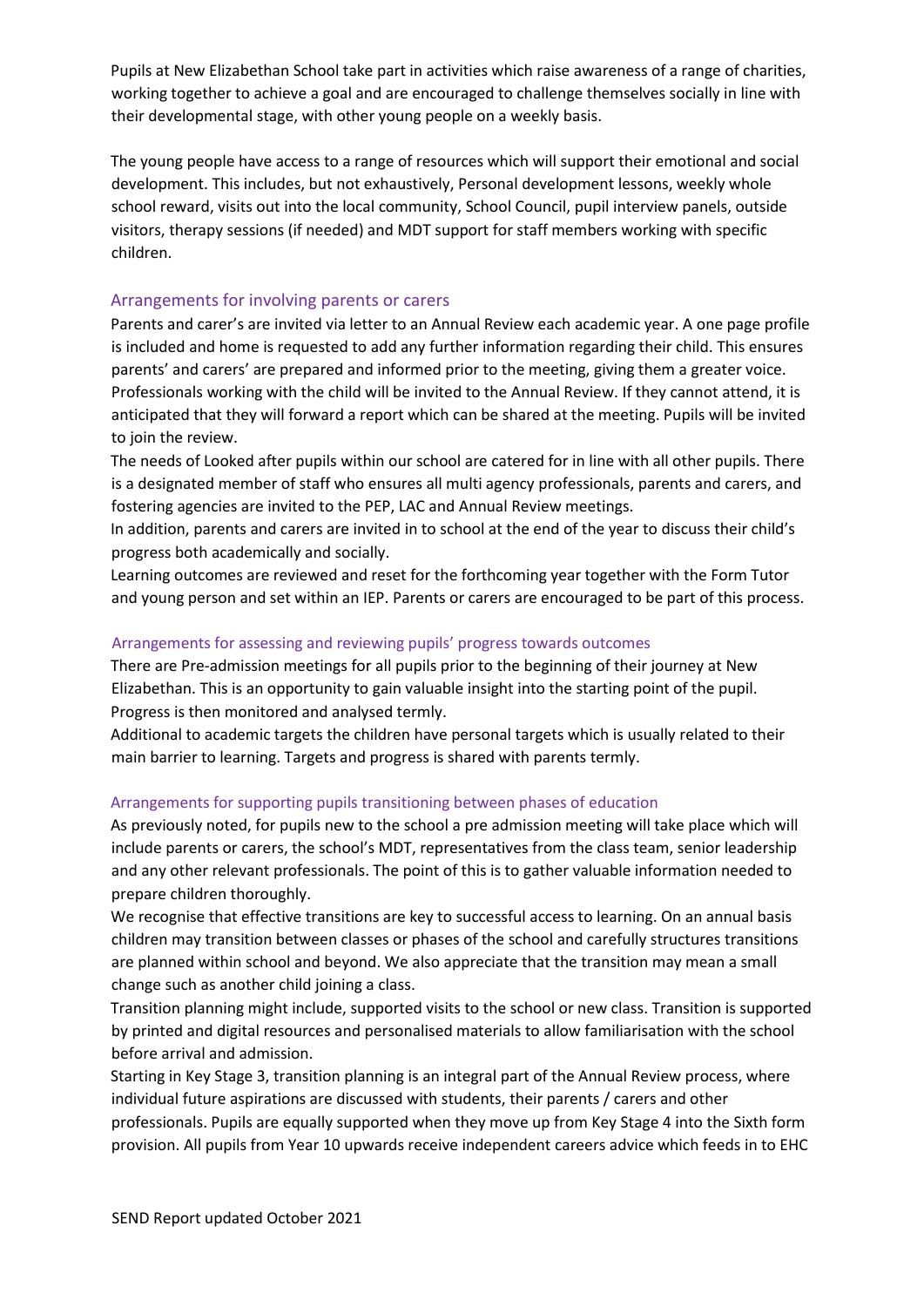plans to ensure that they have chosen the correct accreditation/options pathways to fulfil their current potential and future aspirations.

### Preparing for adulthood

At New Elizabethan School, we aim to ensure that each individual has as much support as possible to achieve their longer term goals and aspirations with regards to employment. Pupils may join the 6<sup>th</sup> Form at the end of Year 11 and may remain here for three years, leaving school at the age of 19.

During the three years that young people can spend in the  $6<sup>th</sup>$  Form there is a strong emphasis on developing skills and understanding that will equip them for the future. Pupils will continue to follow courses in core skills (English & Maths) where necessary and other relevant subjects. We recognise that as pupils progress it is very important that the teaching and learning opportunities we offer help to prepare them for life after school. We have high expectations for our learners and ensure we provide a broad and challenging curriculum offer that builds on our pupils' existing skills and experiences. We aim to provide a comprehensive teaching program for all our post 16 pupils, which will enable them to meet their personal potential and prepare them for the future. There is a clear focus on teaching the students a wide range of skills that will help support them in their transition into adult life.

Core areas on the curriculum are financial awareness, personal care, independent living skills and social responsibility. These areas form a central teaching programme across each area of the curriculum. Furthermore, where appropriate, pupils will be developing cooking, cleaning and budgeting skills to support the future move into independent or supported living. We work towards all pupils gaining Work Experience opportunities which are personalised and bespoke to meet their needs. Our aim is to provide and develop possible employability skills across a range of enterprises and industries to prepare for adult life. Pupils are offered internal or an external placements which can be both supported and unsupported. They will learn to work with others, communicate effectively and to be aware of rights and responsibilities at work.

### Help for families

During an Annual Review, or any other formal or informal meeting staff will work jointly with parents and carers to overcome any issue relating to the individual child. Class teams will discuss arrangements for passing on information and in what format this will take to ensure that there is a smooth and suitable method for exchange of information.

Additionally, the New Elizabethan School has a Family Support Workers, Jessika Pearson and Christina Nugent who will support families with regard to outside agencies. They can be contacted on the school's phone number 01299 250258 or their email addresses are

Jessika.pearson@cambiangroup.com christina.nugent@cambiangroup.com Jess and Christina will also be willing to signpost parents and carers to relevant advise and support when requested. The school's website includes information about the Parent Group which they organise and run to support the families of children at New Elizabethan School.

The school's clinical team hold weekly clinical triage discussions where staff can refer in any young person that is of particular concern. Parents/carers can contact the clinical team at any time as well as a specific Clinical Contact Service between 12-1pm on Tuesdays and 3-4pm on Thursdays when clinicians are available.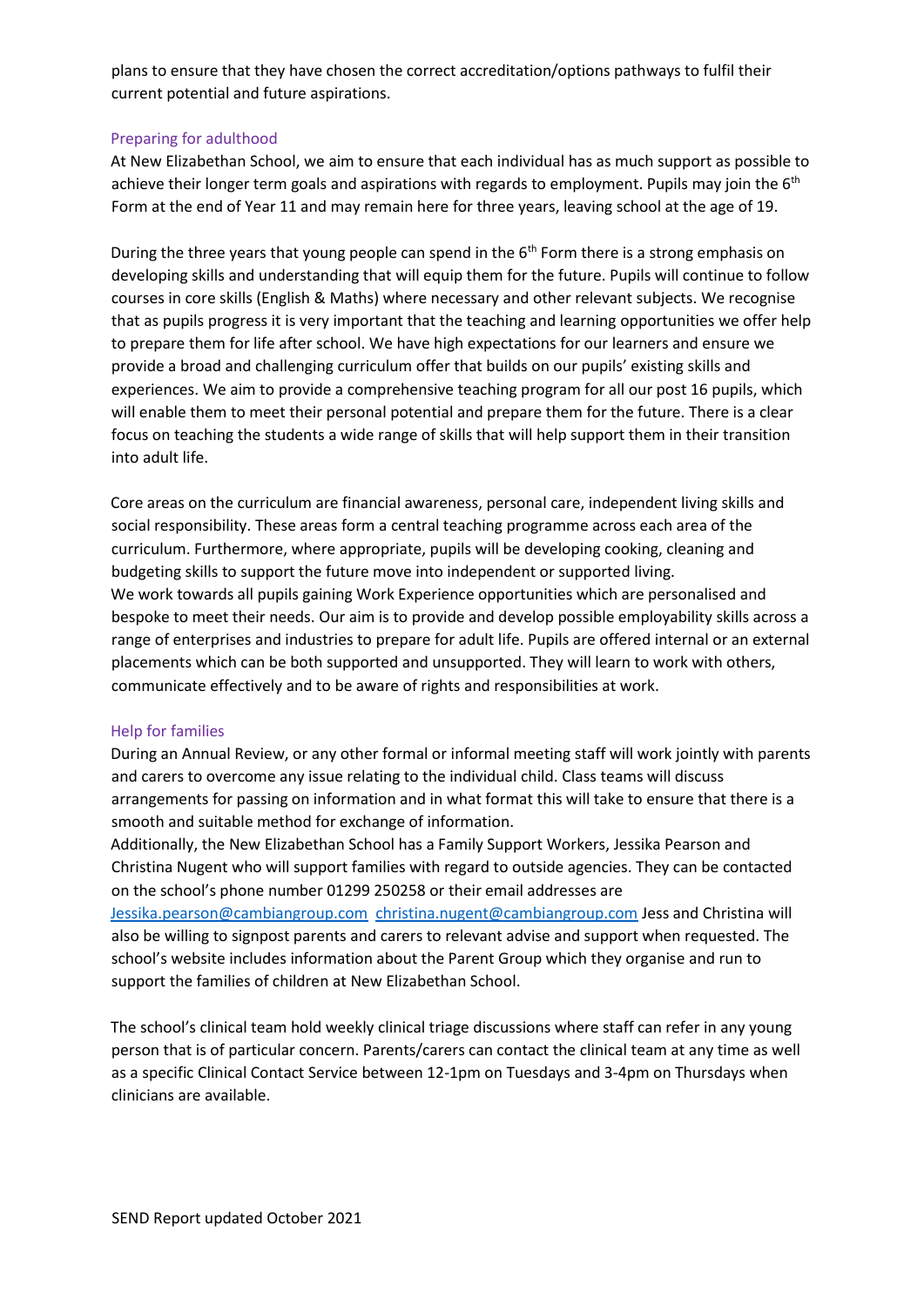### How the school evaluates the effectiveness of its provision

The Governors and Senior Leadership Team use a number of different approaches to ensure that the education and care provided for New Elizabethan School pupils is effective. The school carries out rigorous evaluation of teaching and learning, whole school pupil progress, personal development and welfare, and leadership and management annually. This is reported on in the School's SelfEvaluation Framework document. The evaluation is carried out in consultation with the Governing Body and takes into account the views of parents, Ofsted and any external consultant views.

For more SEND information in the appropriate Local Authority and access to the Code of Practice please see below:

Worcestershire Local Offer <https://worcestershirelocaloffer.org.uk/>

Birmingham Local Offer https://www.birmingham.gov.uk/localoffer

Dudley Local Offer <https://www.dudley.gov.uk/resident/localoffer>

Shropshire Local Offer <https://www.shropshire.gov.uk/the-send-local-offer/>

Wolverhampton Local Offer https://wolvesiass.org>local-offer

SEN code of practice https://www.gov.uk/government/publications/send-code-of-practice-0-to-25

New Elizabethan School's SENDCo's are Hannah Geithner and Sophie Machin. The phone number is 01299 250258 and their email contacts are hannah.geithner@cambiangroup.com sophie machin@cambiangroup.com

If you have concerns relating to your child, please contact the Form Tutor in the first instance. This can either be done by phone or email. They will be able to re-direct you should this be necessary. The school office is open from 8am until 4.30pm daily, with staff available from 8.30am.

For complaints please refer to the policy on the school's website.